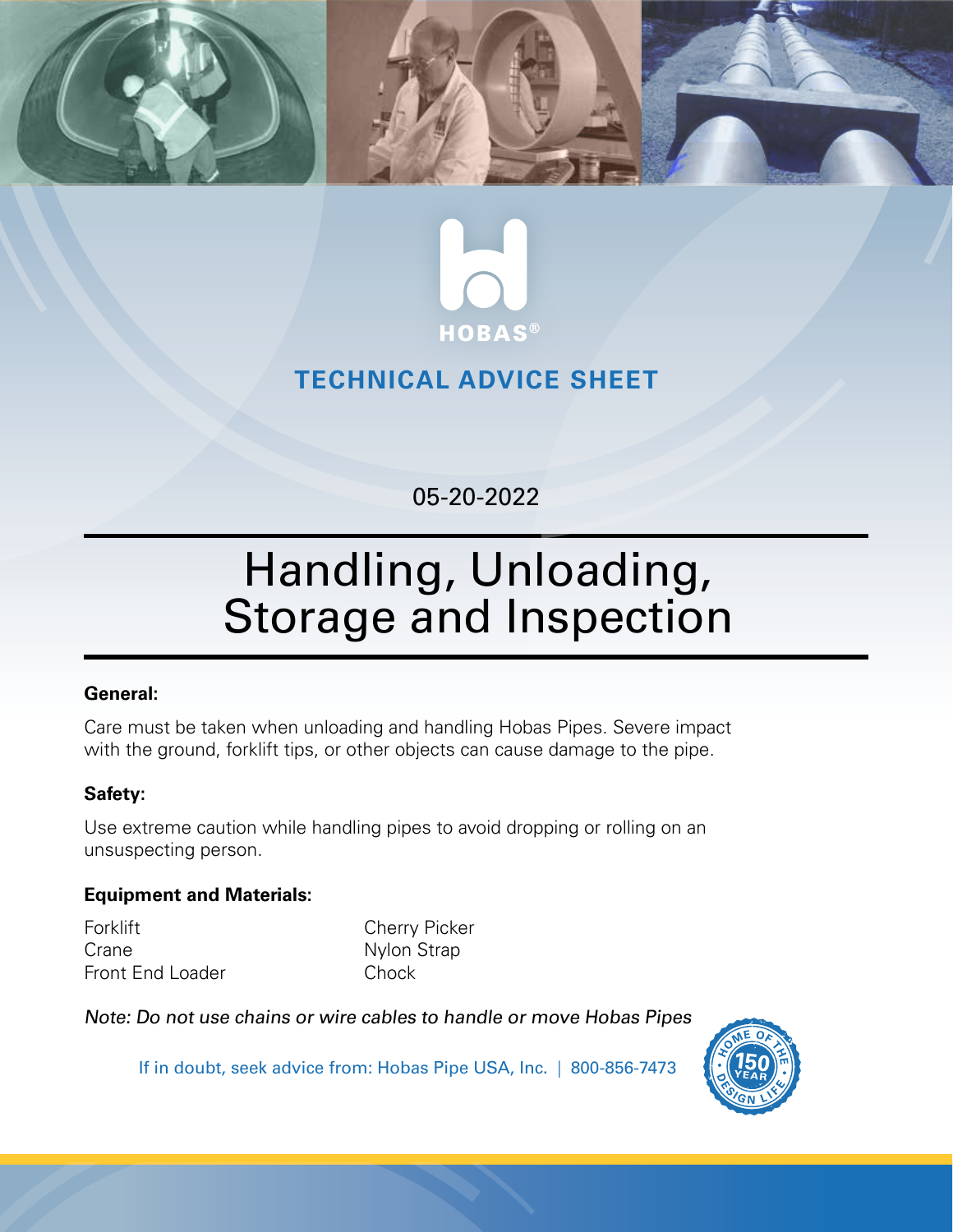

Handling, Unloading, Storage, and Inspection - 05-20-2022 - Page 2

#### **Handling**

- 1. Severe impact with the ground or other objects can damage the pipe. 5. Be aware of the location of pipe ends
- 2. Never use chains or wire cables to handle Hobas pipes. Use a fabric strap or carefully use a forklift.
- 3. Avoid letting the weight of the pipe rest on the coupling or bell end.
- 4. Avoid setting pipes on rocks or very uneven ground. A point load with a hard object can damage the pipe.
- 5. Be aware of the location of pipe ends while moving. An end or coupling can be easily damaged by an impact.  $\frac{3}{2}$  can be lifted with one lifted with one lifetime  $\frac{3}{2}$

#### **Unloading**

- 1. After the shipping straps have been removed, use a cherry picker or crane with a nylon strap or a fork lift to remove the top pipes one at a time. extremely dangerous. When unloadier or crane with a hylon strap
- 2. Take care that fork tips do not strike other pipes.
- 3. Pipe sections can be lifted with one support point (using a strap), although two support points may increase control.

4. A leaning or off-center load is extremely dangerous. When unloading, tie the ends of the pipe dunnage to the trailer to prevent them from flipping over. Remove the uphill pipe first. Be careful that the second pipe does not roll.



5. It is up to the installer to determine the best and safest method to unload special pieces (fittings, manholes, etc.). Use special caution to avoid damaging joint ends. Avoid picking up the special pieces by branches Use the main pipe. 5. It is up to the installer to determine the best and special pieces

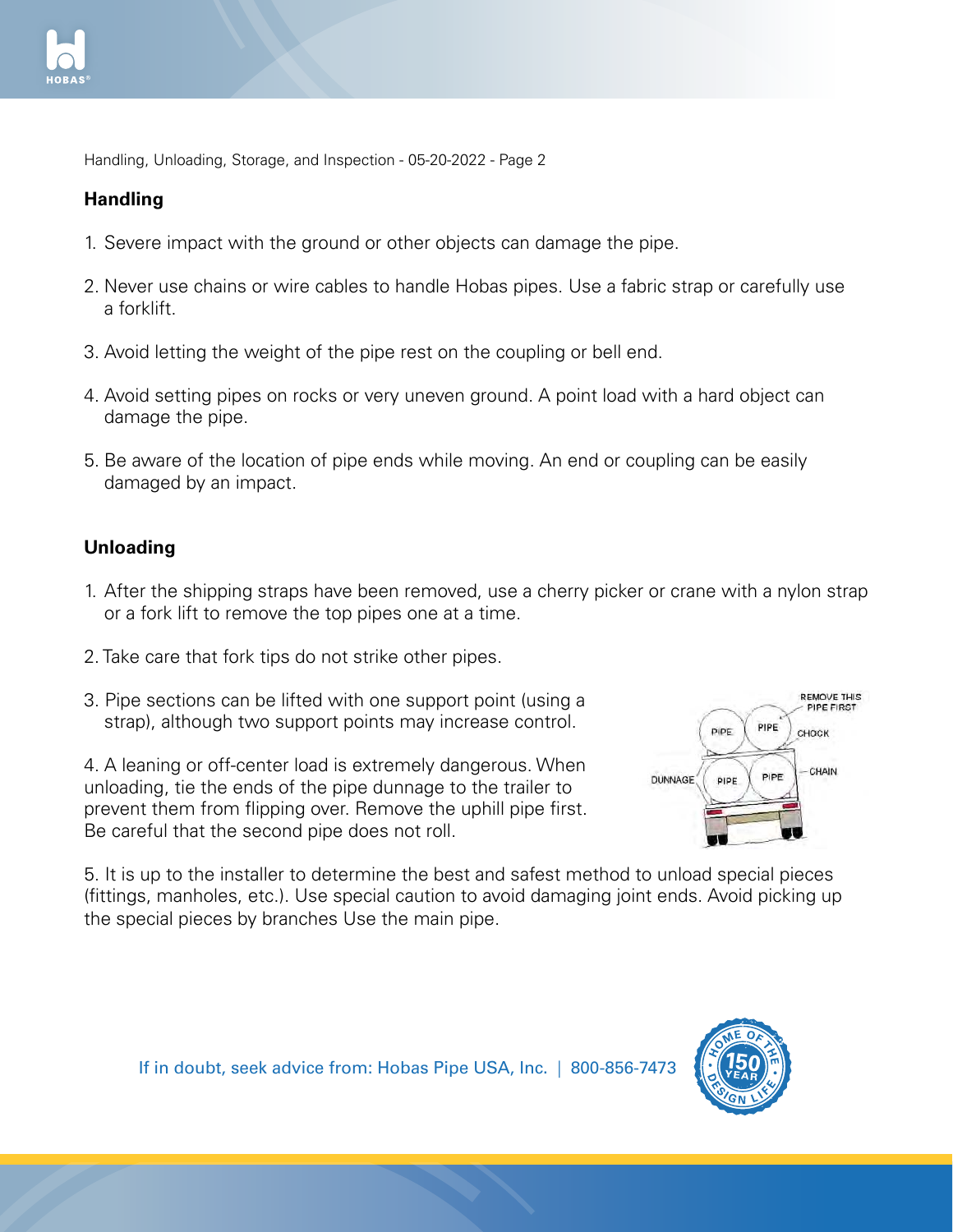

Handling, Unloading, Storage, and Inspection - 05-20-2022 - Page 3 strap or carefully use a forklift.

1. Severe impact with the ground or

#### **Storage**

#### SHORT TERM -  $\Lambda$  -

If possible, lay pipe on flat level ground. Avoid setting pipe on rocks or other objects which would cause a point load. 5. Bipo off hat lover ground. Two a both  $m<sub>i</sub>$  moving. An end or coupling. An end or coupling. the contraction of the bell ends to the bell end to the bell end to the bell ends. cond of other expects which

#### LONG TERM -

1. For long term storage, it is best to store Hobas pipe in the same arrangement as it arrived on the truck. To  $\;$ avoid damage or deformation to the bell ends, do not allow the couplings/sleeves to rest against each other. m storage, it is best to store Hobas



2. Always use timbers and chocks between layers when stacking pipe. 2. Always use timbers and chocks

3. It is advisable to re-inspect pipe after long term storage to assure no damage has occurred during storage or handling. If storing pipe for a prolonged period of time (over six months) contact Hobas for further considerations. increase control.

4. Use the following chart to determine recommended stacking height of your pipe. extremely distributed by determined becommon  $\kappa$ ing height of your pipe.

| <b>Diameter</b> | # of pipes in stack |  |
|-----------------|---------------------|--|
| $18 - 20$       |                     |  |
| 24-30           |                     |  |
| 36-60           |                     |  |
| >60             |                     |  |

#### ALONG DITCHLINE -

1. String the pipe as near as possible to the ditch to avoid excess handling.

2. String the pipe on the opposite side of the ditch from the excavated material. 1. String the pipe as near as possible to excavated material.

3. Place pipe so that it will be protected from traffic and equipment during the construction process. that it will be protected from traffic and equipment during the the state of the state of the state of the sta  $\epsilon$ etc.). Use special caution to avoid to avoid to avoid  $\epsilon$ 

Use the main pipe. If in doubt, seek advice from: Hobas Pipe USA, Inc. | 800-856-7473